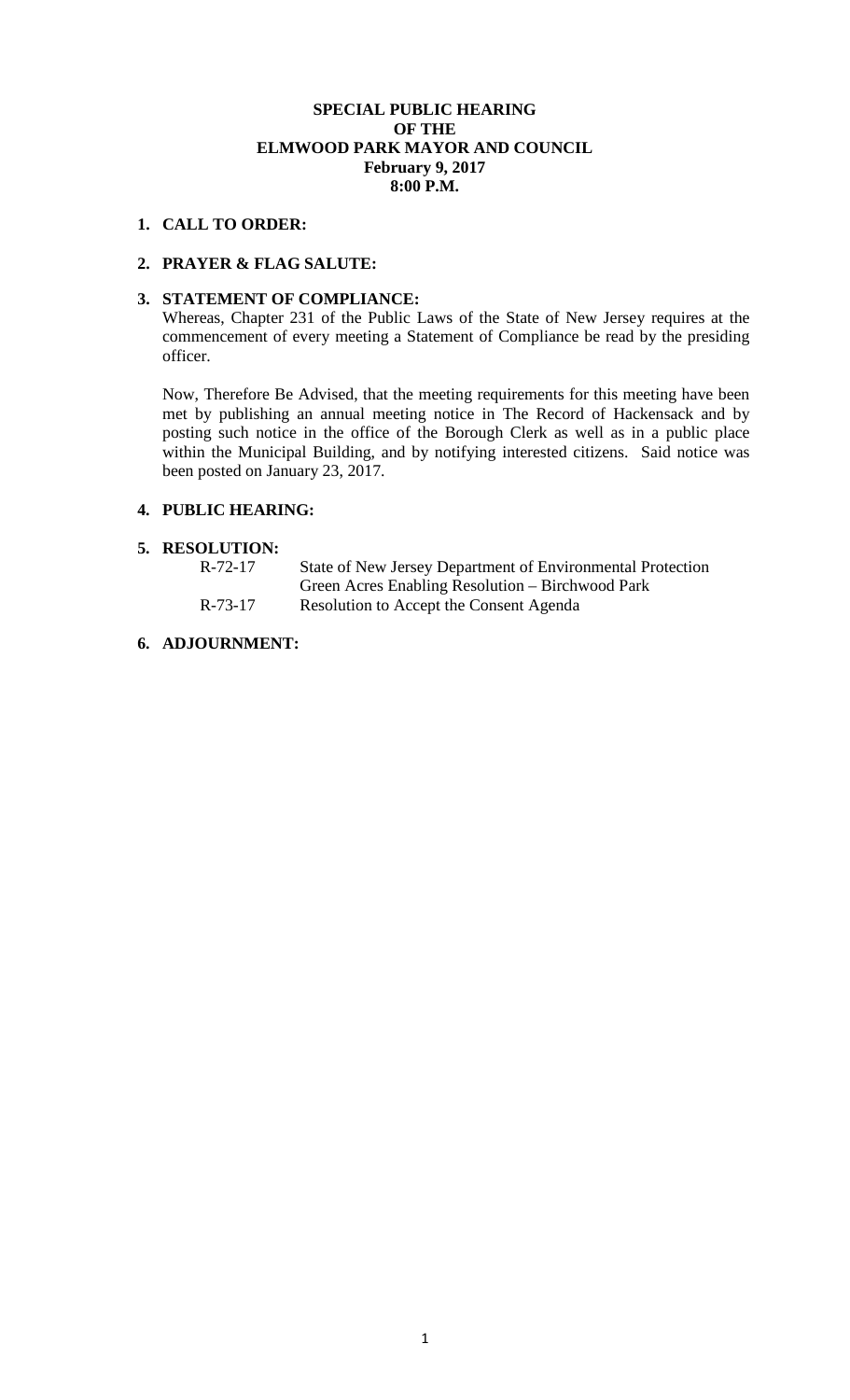## **BOROUGH OF ELMWOOD PARK BERGEN COUNTY, NEW JERSEY RESOLUTION R-72-17**

#### **CONSENT AGENDA**

# **RESOLUTION BY: SECONDED BY:**

# **STATE OF NEW JERSEY DEPARTMENT OF ENVIRONMENTAL PROTECTION GREEN ACRES ENABLING RESOLUTION**

**WHEREAS,** the New Jersey Department of Environmental Protection, Green Acres Program ("State"), provides loans and/or grants to municipal and county governments and grants to nonprofit organizations for assistance in the acquisition, development, and stewardship of lands for outdoor recreation and conservation purposes; and

**WHEREAS,** the Borough of Elmwood Park desires to further the public interest by obtaining funding in the amount of \$37,500, in the form of a \$37,500 matching grant and, if available, a \$0 loan, from the State to fund the following project(s): Birchwood Park Playground Improvement Project at a cost of \$150,000;

**NOW THEREFORE,** the governing body/board resolves that Mayor Robert Colletti or the successor to the office of Mayor is hereby authorized to:

- (a) make application for such a loan and/or such a grant,
- (b) provide additional application information and furnish such documents as may be required, and
- (c) act as the authorized correspondent of the above named applicant; and

**WHEREAS,** the State shall determine if the application is complete and in conformance with the scope and intent of the Green Acres Program, and notify the applicant of the amount of the funding award; and

**WHEREAS,** the applicant is willing to use the State's funds in accordance with such rules, regulations and applicable statutes, and is willing to enter into an agreement with the State for the above named project;

**NOW THEREFORE BE IT FURTHER RESOLVED,** by the Mayor and Council:

- 1. That the Mayor of the above named body or board is hereby authorized to execute an agreement and any amendment thereto with the State known as the Birchwood Park Playground Improvement Project;
- 2. That the applicant has its matching share of the project, if a match is required, in the amount of \$112,500;
- 3. That, in the event the State's funds are less than the total project cost specified above, the applicant has the balance of funding necessary to complete the project;
- 4. That the applicant agrees to comply with all applicable federal, state, and local laws, rules, and regulations in its performance of the project; and
- 5. That this resolution shall take effect immediately.

BE IT FURTHER RESOLVED, that the Council hereby authorize Mayor Robert Colletti and Borough Clerk Keith Kazmark to sign said application.

APPROVED: February 9, 2017

ATTEST: \_\_\_\_\_\_\_\_\_\_\_\_\_\_\_\_\_\_\_\_\_\_\_\_\_\_\_\_

 Keith Kazmark, RMC/CMC/MMC Borough Clerk

 $\overline{\phantom{a}}$  , which is a set of the set of the set of the set of the set of the set of the set of the set of the set of the set of the set of the set of the set of the set of the set of the set of the set of the set of th Robert Colletti, Mayor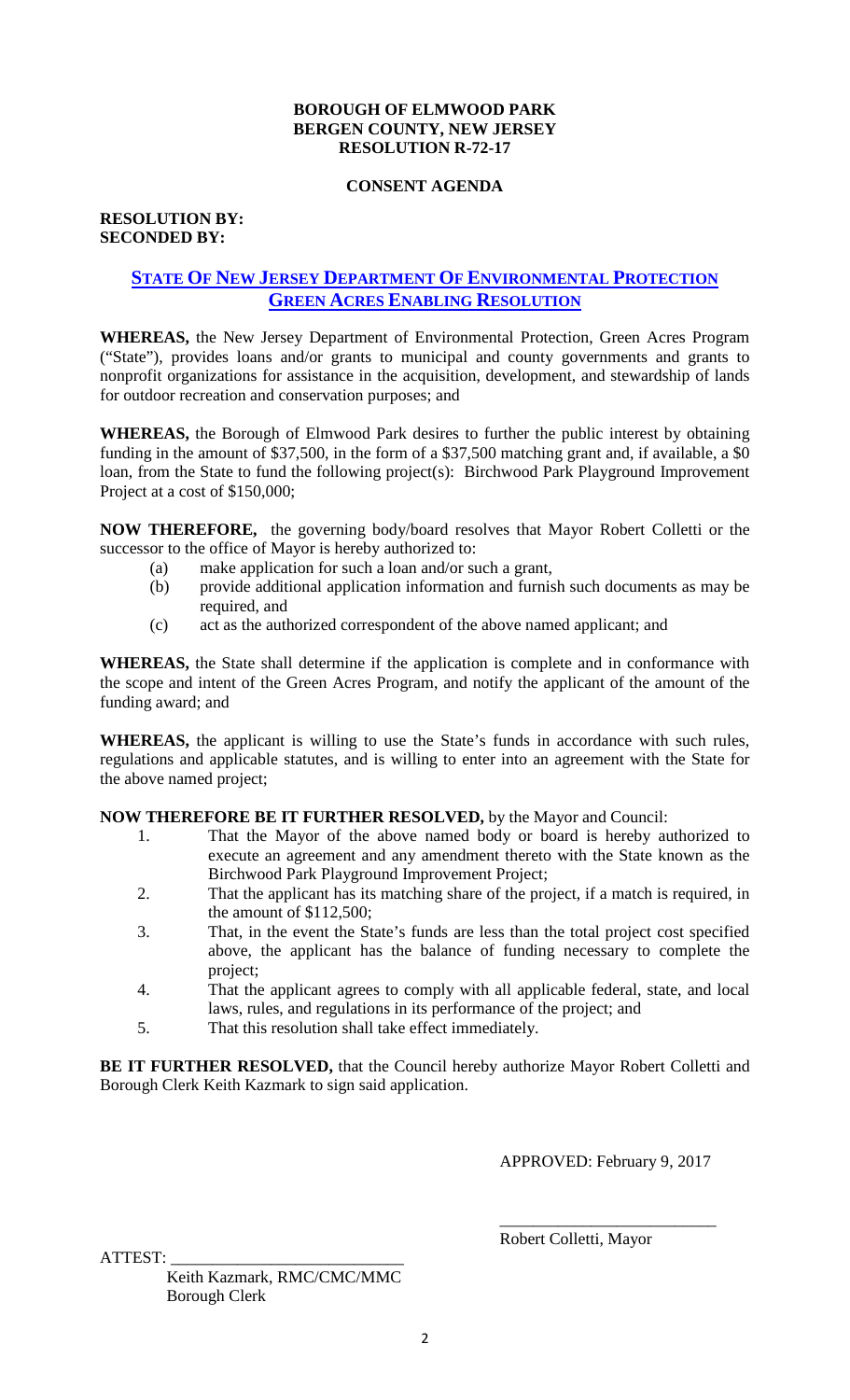| Record of Council Vote on Passage |
|-----------------------------------|
|-----------------------------------|

|            |  | AYE   NAY   Abstain   Absent |              |  | AYE   NAY   Abstain   Absent |  |
|------------|--|------------------------------|--------------|--|------------------------------|--|
|            |  |                              |              |  |                              |  |
| Chirdo     |  |                              | Vuoncino     |  |                              |  |
| Dombrowski |  |                              | Work         |  |                              |  |
| Golabek    |  |                              | Giandomenico |  |                              |  |
|            |  |                              |              |  |                              |  |

This resolution was approved by the Mayor and Council of the Borough of Elmwood Park at a regular scheduled meeting held on the  $9<sup>th</sup>$  day of February 2017. Signed and sealed before me.

Keith Kazmark RMC/CMC/MMC Dated Borough Clerk

\_\_\_\_\_\_\_\_\_\_\_\_\_\_\_\_\_\_\_\_\_\_\_\_\_\_\_\_\_\_\_\_\_ \_\_\_\_\_\_\_\_\_\_\_\_\_\_\_\_\_\_\_\_\_\_